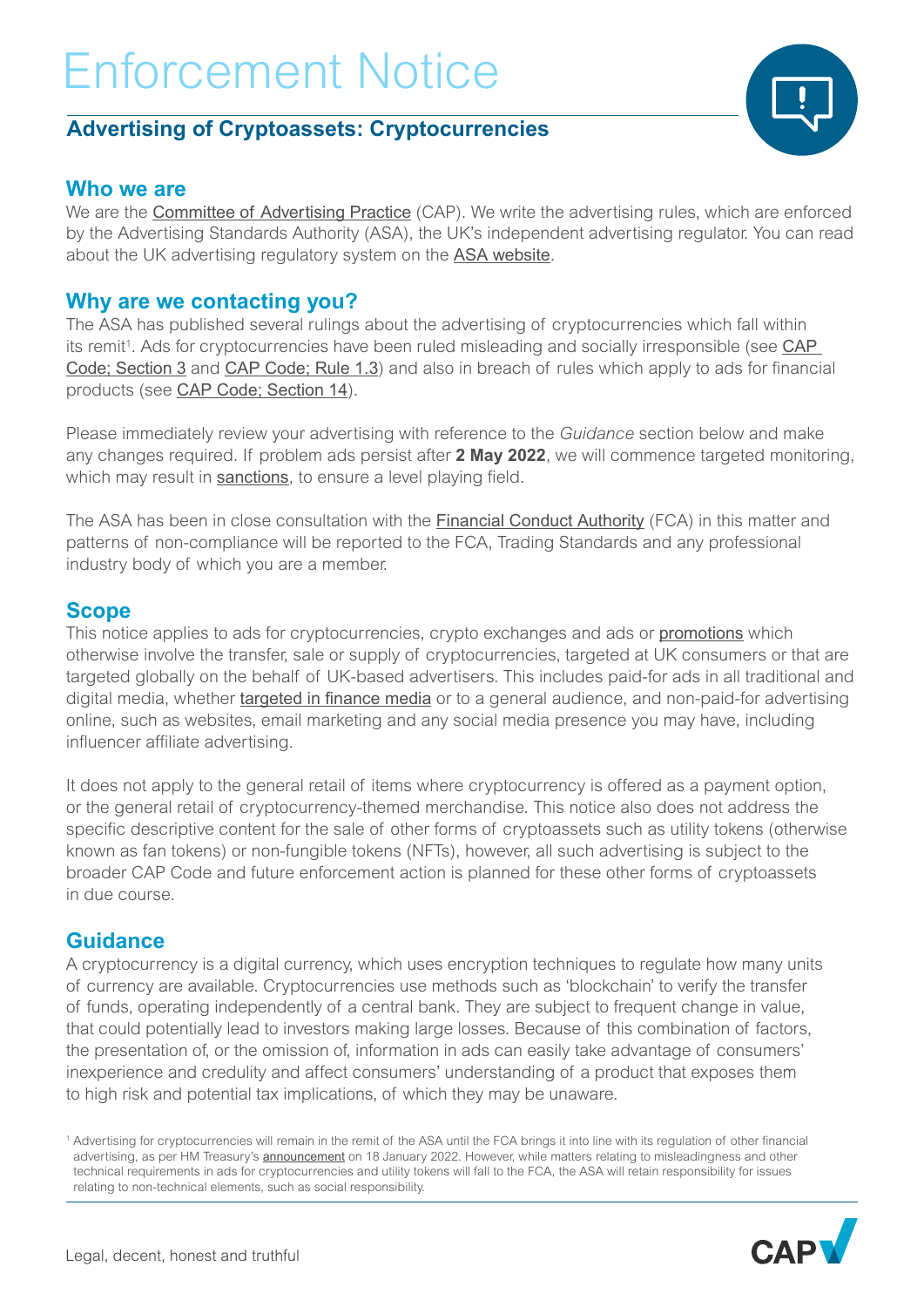## **Advertising of Cryptoassets: Cryptocurrencies**

When creating an ad, you should consider the presentation of its entire content, the context and the likely interpretation of the target audience. Advertisers are reminded that marketing communications must reflect the spirit, not merely the letter, of the Code ([CAP Code; Rule 1.2](https://www.asa.org.uk/type/non_broadcast/code_section/01.html)).

# **1 Qualifications**

### 1.1 All ads must expressly and prominently state:

- Cryptocurrencies are **unregulated** in the UK
- Cryptocurrency **profits may be subject to Capital Gains Tax**
- The value of investments is variable and **can go down** as well as up

## 1.2 Qualifications must be presented clearly for the medium

#### **Digital Posters**

Qualifications in digital poster advertising must be visible, for example, appearing in a static box.

Qualifications [that appear only at the beginning](https://www.asa.org.uk/rulings/payward-ltd-a21-1121872-payward-ltd.html) [of a video](https://www.asa.org.uk/rulings/payward-ltd-a21-1121872-payward-ltd.html) are likely to be problematic as they will not necessarily be seen by consumers that pass.

#### **Websites**

Qualifications presented at the bottom of a webpage are unlikely to be sufficient. Qualifications should be clearly presented above the fold.





## 1.3 Services with returns rates claims:

Any claims for rates (e.g. 'x% p.a.') must be representative (and supported by [documentary evidence](https://www.asa.org.uk/rulings/forisgfs-uk-ltd-a21-1122926-forisgfs-uk-ltd.html)), and make clear how the rate is calculated and what significant conditions apply, e.g. the type of cryptocurrency, the amount or any time period required.



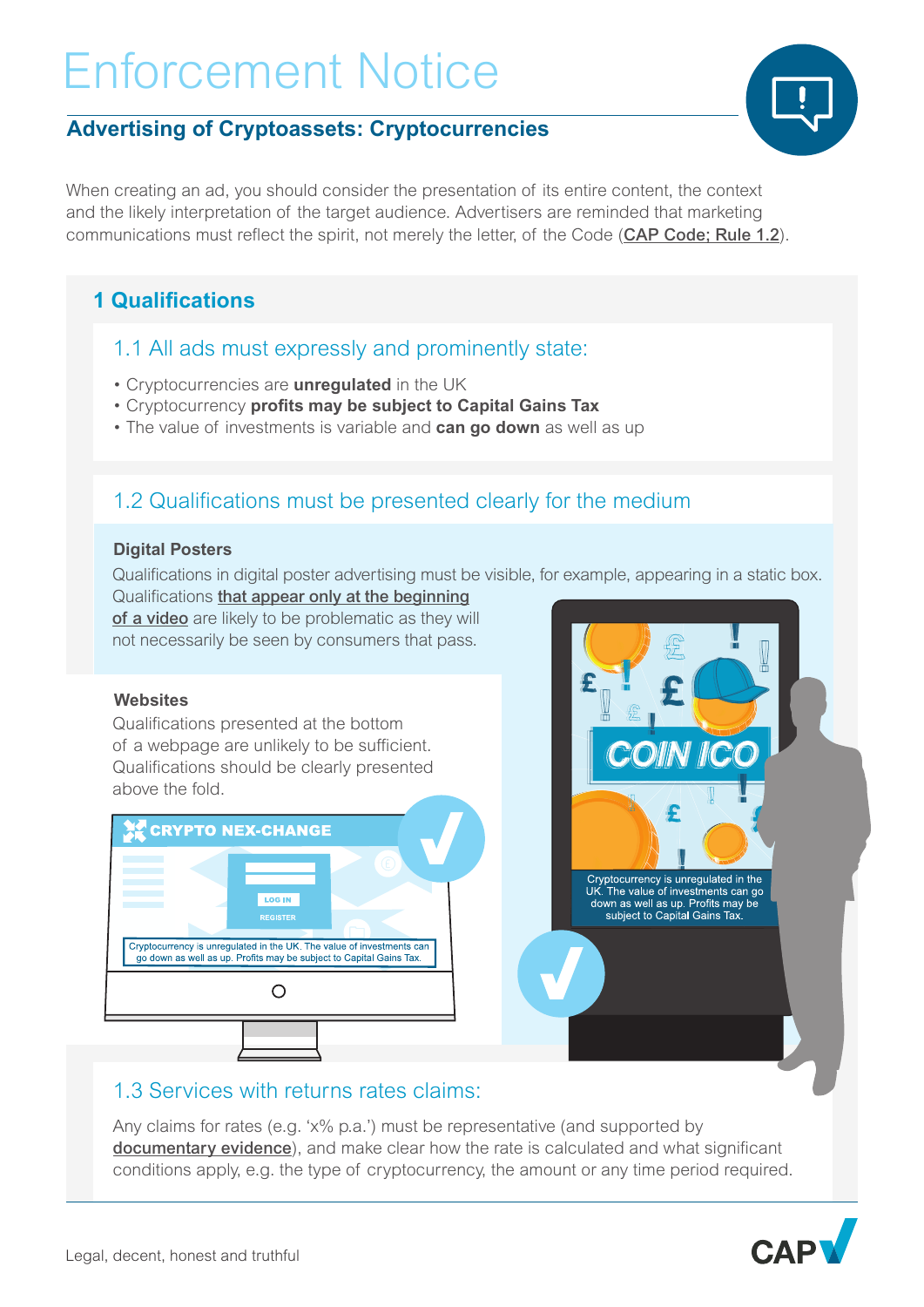### **Advertising of Cryptoassets: Cryptocurrencies**



| <b>CRYPTO NEX-CHANGE</b> | <b>Daily</b><br><b>CWS</b><br>$\tilde{\blacklozenge}$ | <b>CRYPTO NEX-CHANGE</b> |
|--------------------------|-------------------------------------------------------|--------------------------|
|                          |                                                       |                          |
| CRYPTO NEX-CHANGE        |                                                       | CRYPTO NEX-CHANGE        |
| CRYPTO NEX-CHANGE        |                                                       | <b>CRYPTO NEX-CHANGE</b> |

### 1.4 Media limited by time or space

Some media are significantly limited by time and space, such as some social media platforms, or within display ad environments online or in apps.

Marketers' own websites, marketing communications in other media, including but not limited to the following, are unlikely to be considered significantly limited by time or space: emails, direct mailings, press and magazine ads, leaflets, posters and ads in social media not constrained by low character limits.

The ASA would expect advertisers to do all they can to include all significant conditions in an ad. For instance, in Twitter ads limited by a character count, marketers could include an image that clearly states the relevant conditions.

Ads which are significantly limited by time or space must include as much information about significant conditions as practicable. If an ad format cannot suitably display the necessary qualifications clearly, then advertisers must ask themselves whether the medium is at all capable of hosting compliant ads.

**CRYPTO NEX-CHANGE** egulated in the UK. The value of investm

Cryptocu

as we

**An in-app border ad, where space is very limited, may be unsuitable the for the clear and prominent display of qualifications.**

## 1.5 Qualifications cannot override the [overall impression of an ad](https://www.asa.org.uk/rulings/coinfloor-ltd-a20-1086982-coinfloor-ltd.html)

**X**

Ads that contain problem claims (see more in section 2) will always be a problem. The inclusion of a qualification will not render them compliant.

**X**

**Even though the qualifications are prominent, while brief, the overall impression of the ad downplays the risk, suggests excessive gains are likely and that [cryptocurrency](https://www.asa.org.uk/rulings/coinfloor-ltd-a20-1086982-coinfloor-ltd.html)  [is a good or secure way to invest](https://www.asa.org.uk/rulings/coinfloor-ltd-a20-1086982-coinfloor-ltd.html)  [savings or a pension](https://www.asa.org.uk/rulings/coinfloor-ltd-a20-1086982-coinfloor-ltd.html).**

**WHO NEEDS A PENSION WHEN YOU HAVE BITCOIN! LIKE MARY WHO SEES IT AS DIGITAL GOLD!\*** \*CAPITAL AT RISK, NOT REGULATED<br>IN THE UK. SUBJECT TO CGT.

MG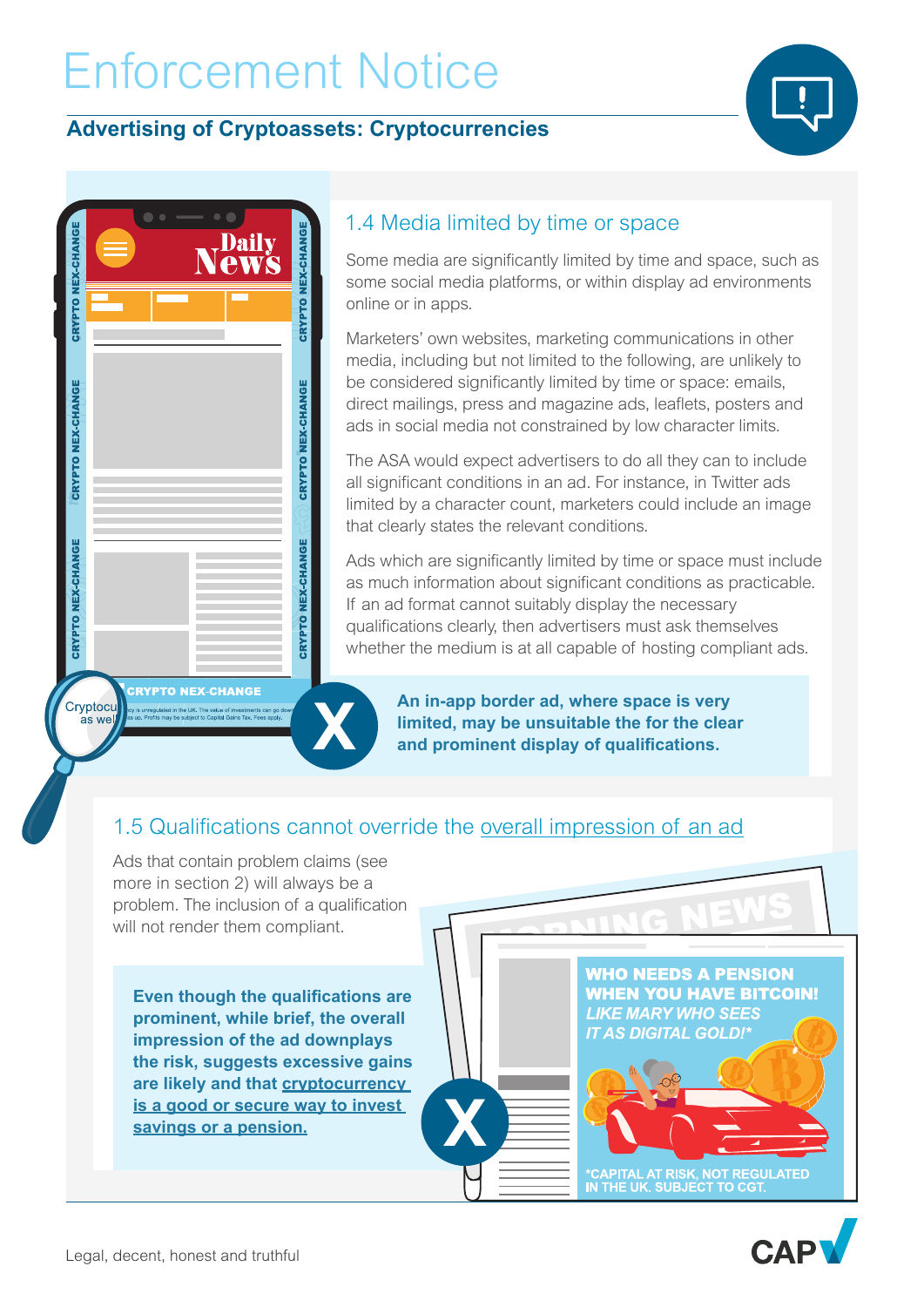### **Advertising of Cryptoassets: Cryptocurrencies**



## **2 Take care when designing your campaigns**

The following prohibitions have been established by the ASA as misleading and/or irresponsible because they trivialise investing in cryptocurrency or are likely to take advantage of consumers' inexperience or credulity.

### Ads must *not* imply: